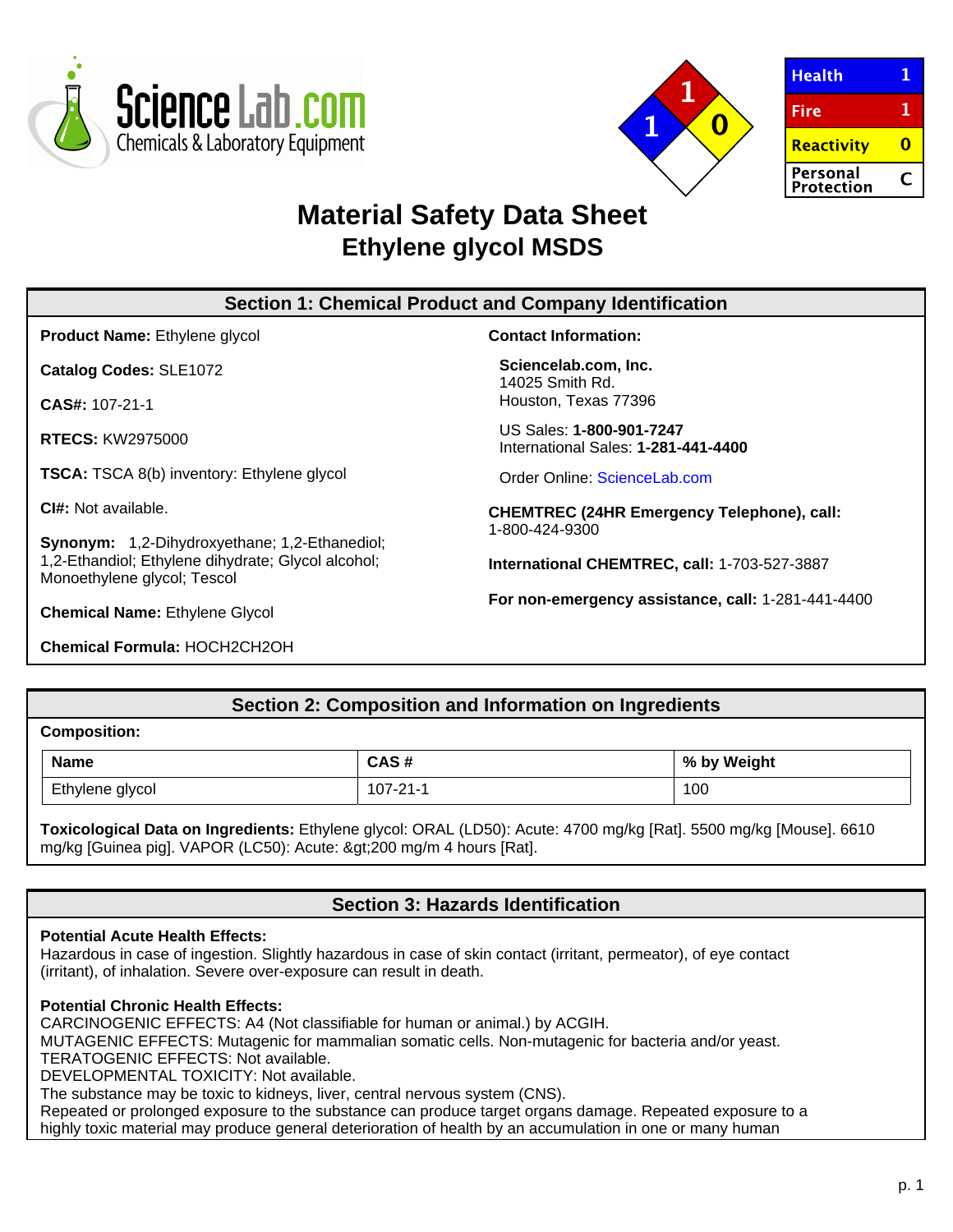# **Section 4: First Aid Measures**

# **Eye Contact:**

Check for and remove any contact lenses. In case of contact, immediately flush eyes with plenty of water for at least 15 minutes. Cold water may be used. Get medical attention if irritation occurs.

## **Skin Contact:**

Wash with soap and water. Cover the irritated skin with an emollient. Get medical attention if irritation develops. Cold water may be used.

#### **Serious Skin Contact:** Not available.

#### **Inhalation:**

If inhaled, remove to fresh air. If not breathing, give artificial respiration. If breathing is difficult, give oxygen. Get medical attention immediately.

**Serious Inhalation:** Not available.

# **Ingestion:**

Do NOT induce vomiting unless directed to do so by medical personnel. Never give anything by mouth to an unconscious person. If large quantities of this material are swallowed, call a physician immediately. Loosen tight clothing such as a collar, tie, belt or waistband.

# **Serious Ingestion:**

Medical Conditions Aggravated by Exposure:

Persons with pre-existiing kidney, respiratory, eye, or neurological problems might be more sensitive to Ethylene Glycol.

Notes to Physician:

1. Support vital functions, correct for dehydration and shock, and manage fluid balance.

2. The currently recommended medical management of Ethylene Glycol poisoning includes elimination of

Ethylene Glycol and metabolites. Elimination of Ethylene Glycol may be achieved by the following methods:

a. Emptying the stomach by gastric lavage. It is useful if initiated within < 1 of ingestion.

b. Correct metabolic acidosis with intravenous administration of sodium bicarbonate, adjusting the administration rate accoridng to repeated and frequent measurement of acid/base status.

c. Administer ethanol (orally or by IV (intravenously)) or fomepizole (4-methylpyrazole or Antizol)) therapy by IV as an antidote to inhibit the ormation of toxic metabolites.

d. If patients are diagnosed and treated early in the course with the above methods, hemodialysis may be avoided if fomepizole or ethanol therapy is effective and has corrected the metabolic acidosis, and no renal failure is present. However, once severe acidosis and renal failure occured, however, hemodialysis is necessary. It is effective in removing Ethylene Glycol and toxic metabolites, and correcting metabolic acidosis.

# **Section 5: Fire and Explosion Data**

**Flammability of the Product:** May be combustible at high temperature.

**Auto-Ignition Temperature:** 398°C (748.4°F)

**Flash Points:** CLOSED CUP: 111°C (231.8°F). (Tagliabue.)

**Flammable Limits:** LOWER: 3.2%

**Products of Combustion:** These products are carbon oxides (CO, CO2).

**Fire Hazards in Presence of Various Substances:**

Slightly flammable to flammable in presence of open flames and sparks, of heat. Non-flammable in presence of shocks.

**Explosion Hazards in Presence of Various Substances:**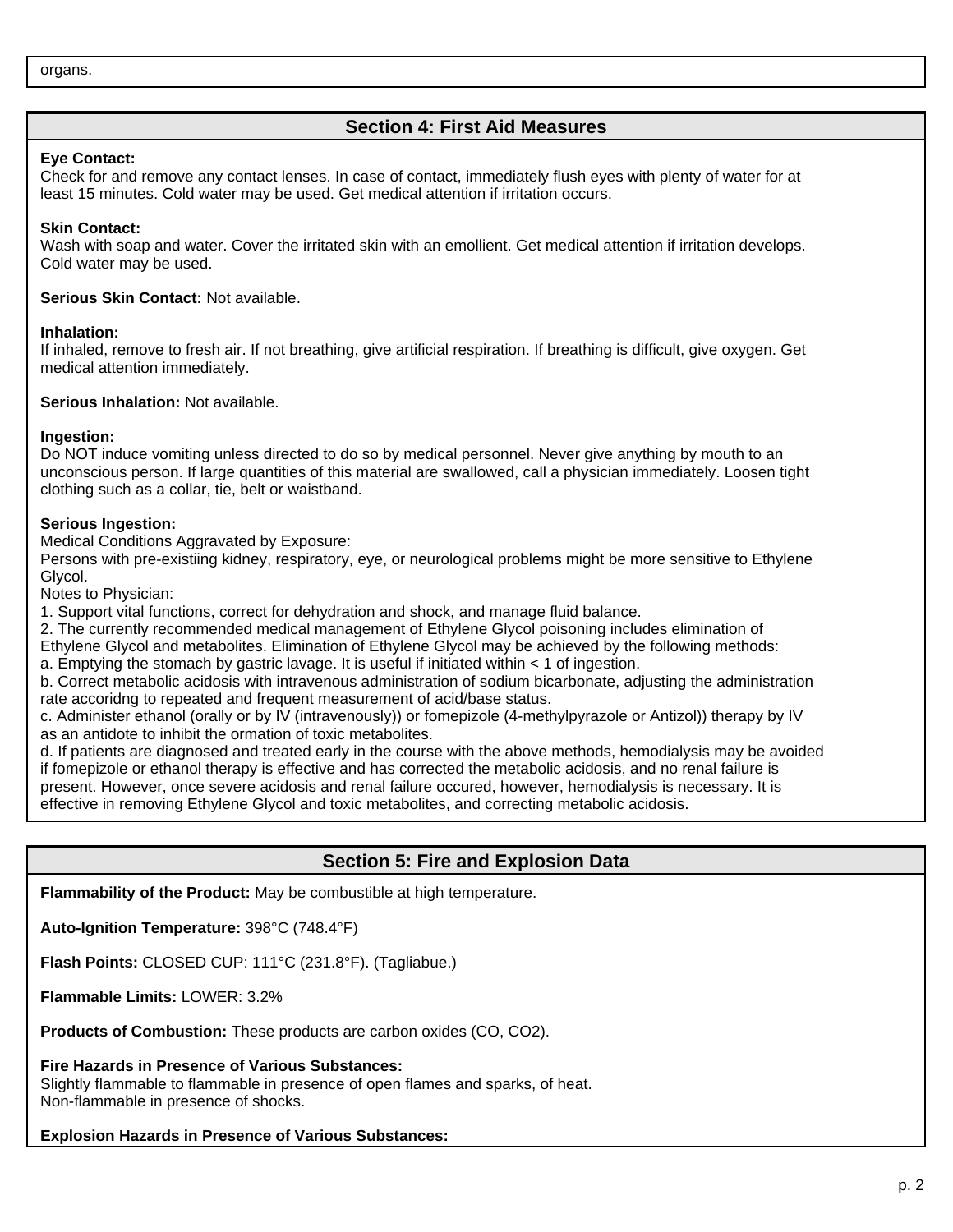Risks of explosion of the product in presence of mechanical impact: Not available. Risks of explosion of the product in presence of static discharge: Not available.

# **Fire Fighting Media and Instructions:**

SMALL FIRE: Use DRY chemical powder. LARGE FIRE: Use water spray, fog or foam. Do not use water jet.

**Special Remarks on Fire Hazards:** Not available.

# **Special Remarks on Explosion Hazards:**

Explosive decomposition may occur if combined with strong acids or strong bases and subjected to elevated temperatures.

# **Section 6: Accidental Release Measures**

#### **Small Spill:**

Dilute with water and mop up, or absorb with an inert dry material and place in an appropriate waste disposal container. Finish cleaning by spreading water on the contaminated surface and dispose of according to local and regional authority requirements.

#### **Large Spill:**

Stop leak if without risk. Do not get water inside container. Do not touch spilled material. Use water spray to reduce vapors. Prevent entry into sewers, basements or confined areas; dike if needed. Eliminate all ignition sources. Call for assistance on disposal. Finish cleaning by spreading water on the contaminated surface and allow to evacuate through the sanitary system. Be careful that the product is not present at a concentration level above TLV. Check TLV on the MSDS and with local authorities.

# **Section 7: Handling and Storage**

#### **Precautions:**

Keep away from heat. Keep away from sources of ignition. Empty containers pose a fire risk, evaporate the residue under a fume hood. Ground all equipment containing material. Do not ingest. Do not breathe gas/fumes/ vapor/spray. Wear suitable protective clothing. If ingested, seek medical advice immediately and show the container or the label. Keep away from incompatibles such as oxidizing agents, acids, alkalis.

**Storage:** Keep container tightly closed. Keep container in a cool, well-ventilated area. Hygroscopic

# **Section 8: Exposure Controls/Personal Protection**

#### **Engineering Controls:**

Provide exhaust ventilation or other engineering controls to keep the airborne concentrations of vapors below their respective threshold limit value. Ensure that eyewash stations and safety showers are proximal to the work-station location.

#### **Personal Protection:**

Safety glasses. Synthetic apron. Gloves (impervious). For most conditions, no respiratory protection should be needed. However, if material is heated or sprayed and if atmospheric levels exceed exposure guidelines, use an approved vapor (air purifying) respirator.

#### **Personal Protection in Case of a Large Spill:**

Splash goggles. Full suit. Boots. Gloves. Suggested protective clothing might not be sufficient; consult a specialist BEFORE handling this product.

# **Exposure Limits:**

STEL: 120 (mg/m3) [Australia] TWA: 100 (mg/m3) from ACGIH (TLV) [United States] CEIL: 125 (mg/m3) from OSHA (PEL) [United States] CEIL: 50 (ppm) from OSHA (PEL) [United States]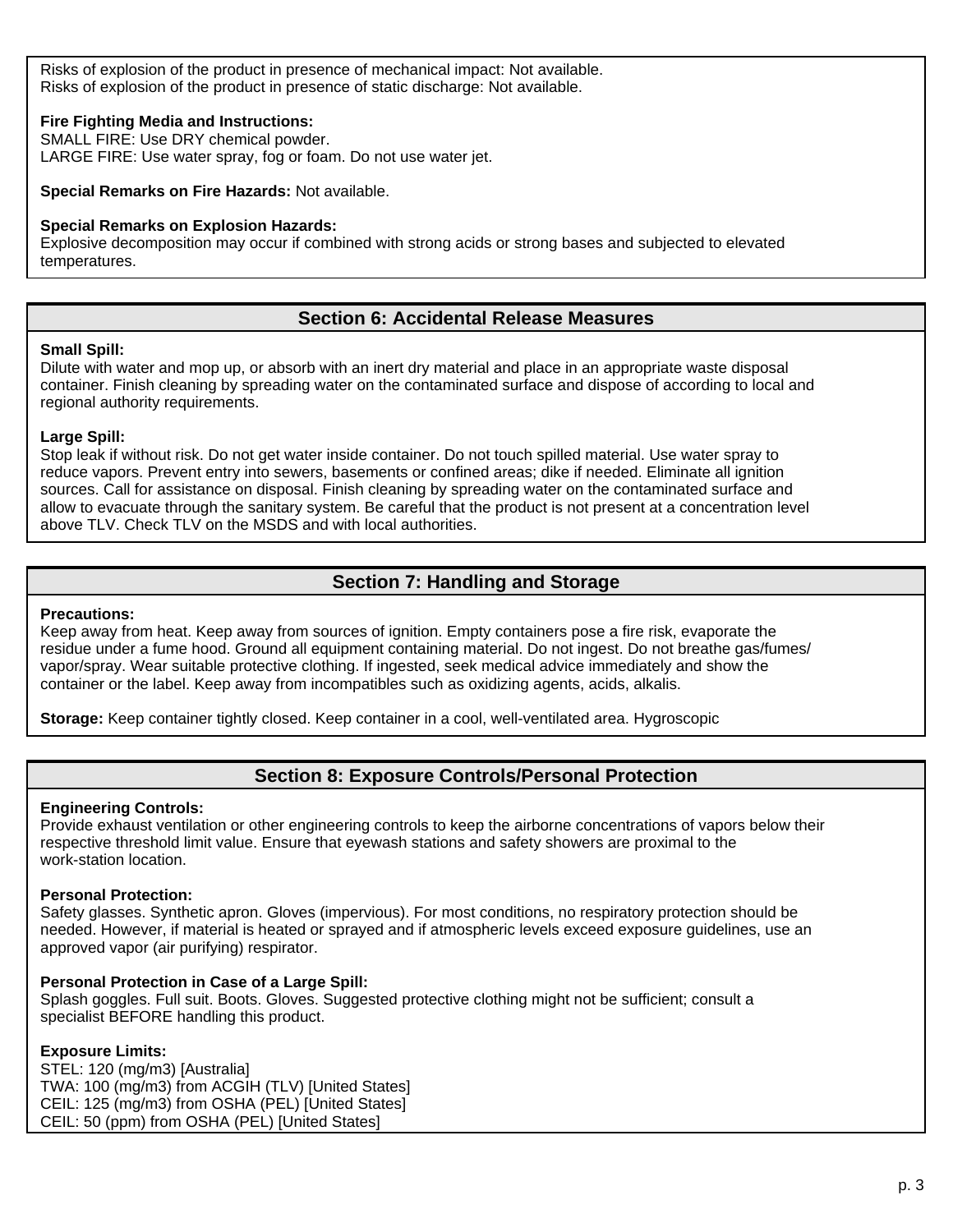TWA: 52 STEL: 104 (mg/m3) [United Kingdom (UK)] Inhalation TWA: 10 (mg/m3) [United Kingdom (UK)] SKIN3 Consult local authorities for acceptable exposure limits.

| <b>Section 9: Physical and Chemical Properties</b>                                                                                                                                                                                                                                                                                              |
|-------------------------------------------------------------------------------------------------------------------------------------------------------------------------------------------------------------------------------------------------------------------------------------------------------------------------------------------------|
| Physical state and appearance: Liquid. (syrupy)                                                                                                                                                                                                                                                                                                 |
| Odor: Odorless.                                                                                                                                                                                                                                                                                                                                 |
| Taste: Mild sweet                                                                                                                                                                                                                                                                                                                               |
| Molecular Weight: 62.07 g/mole                                                                                                                                                                                                                                                                                                                  |
| <b>Color: Clear Colorless.</b>                                                                                                                                                                                                                                                                                                                  |
| pH (1% soln/water): Not available.                                                                                                                                                                                                                                                                                                              |
| <b>Boiling Point: 197.6°C (387.7°F)</b>                                                                                                                                                                                                                                                                                                         |
| Melting Point: -13°C (8.6°F)                                                                                                                                                                                                                                                                                                                    |
| Critical Temperature: Not available.                                                                                                                                                                                                                                                                                                            |
| <b>Specific Gravity: 1.1088 (Water = 1)</b>                                                                                                                                                                                                                                                                                                     |
| Vapor Pressure: .06 mmHg @ 20 C; .092 mmHg at 25 C                                                                                                                                                                                                                                                                                              |
| Vapor Density: $2.14$ (Air = 1)                                                                                                                                                                                                                                                                                                                 |
| Volatility: Not available.                                                                                                                                                                                                                                                                                                                      |
| Odor Threshold: Not available.                                                                                                                                                                                                                                                                                                                  |
| <b>Water/Oil Dist. Coeff.:</b> The product is more soluble in water; $log(oil/water) = -1.4$                                                                                                                                                                                                                                                    |
| Ionicity (in Water): Not available.                                                                                                                                                                                                                                                                                                             |
| Dispersion Properties: See solubility in water, acetone.                                                                                                                                                                                                                                                                                        |
| Solubility:<br>Soluble in cold water, hot water, acetone.<br>Slightly soluble in diethyl ether.<br>Miscible with lower aliphatic alcohols, glycerol, acetic acid, acetone and similar ketones, aldehydes, pyridine,<br>similar coal tar bases.<br>Practically insoluble in benzene and its homologs, chlorinated hydrocarbons, petroleum ether. |
|                                                                                                                                                                                                                                                                                                                                                 |

# **Section 10: Stability and Reactivity Data**

**Stability:** The product is stable.

**Instability Temperature:** Not available.

**Conditions of Instability:** Excess heat, incompatible materials.

**Incompatibility with various substances:** Reactive with oxidizing agents, acids, alkalis.

**Corrosivity:** Non-corrosive in presence of glass.

**Special Remarks on Reactivity:**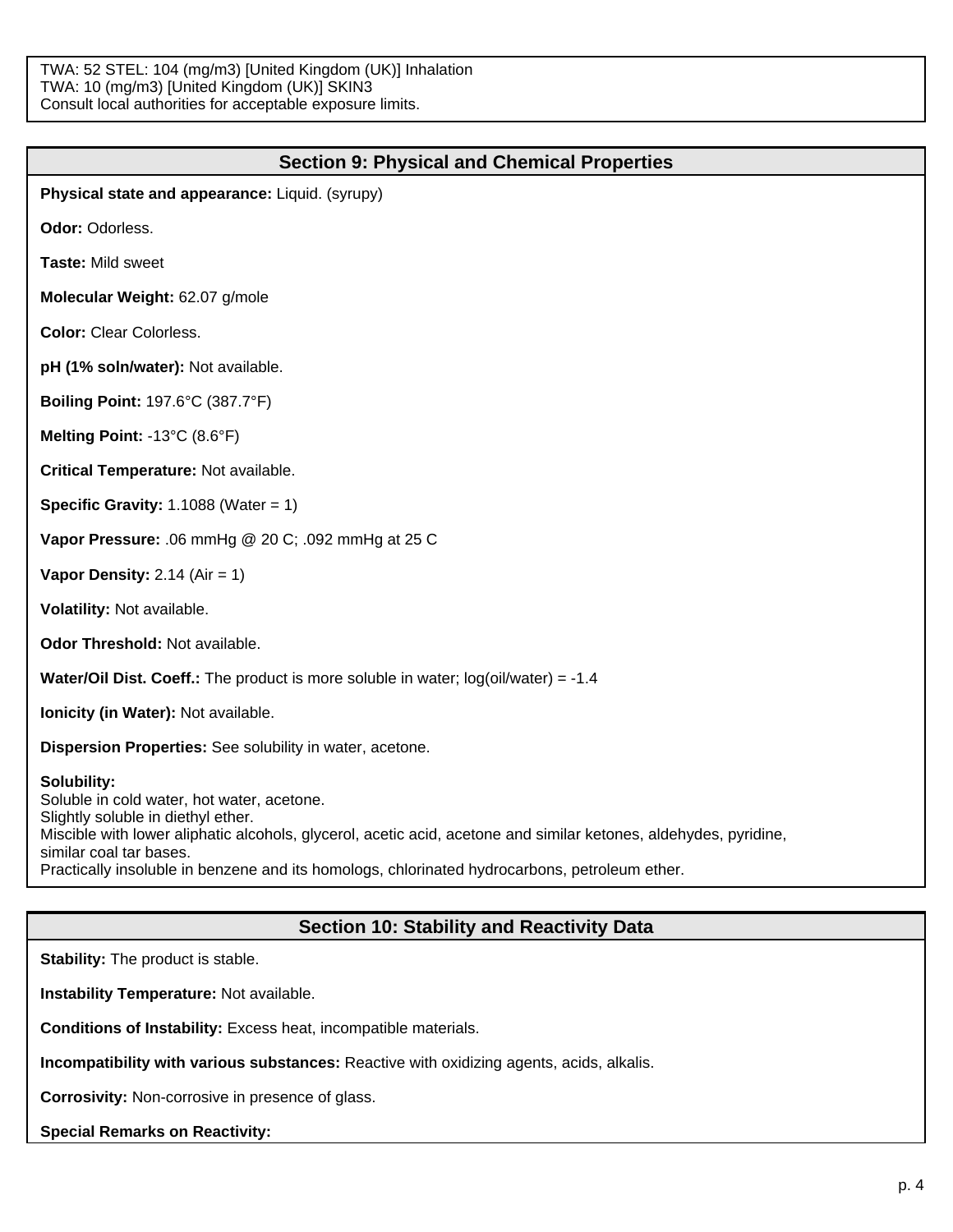Hygroscopic. Absorbs moisture from the air. Avoid contamination with materials with hydroxyl compounds. Also incompatible with aliphatic amines, isocyanates, chlorosulfonic acid, and oleum

## **Special Remarks on Corrosivity:** Not available.

**Polymerization:** Will not occur.

# **Section 11: Toxicological Information**

**Routes of Entry:** Absorbed through skin. Ingestion.

#### **Toxicity to Animals:**

Acute oral toxicity (LD50): 4700 mg/kg [Rat]. Acute toxicity of the vapor (LC50): >200 mg/m3 4 hours [Rat].

#### **Chronic Effects on Humans:**

CARCINOGENIC EFFECTS: A4 (Not classifiable for human or animal.) by ACGIH. MUTAGENIC EFFECTS: Mutagenic for mammalian somatic cells. Non-mutagenic for bacteria and/or yeast. May cause damage to the following organs: kidneys, liver, central nervous system (CNS).

#### **Other Toxic Effects on Humans:**

Hazardous in case of ingestion. Slightly hazardous in case of skin contact (irritant, permeator), of inhalation.

# **Special Remarks on Toxicity to Animals:**

Lowest Published Toxic Dose/Conc: TDL [Man] - Route: oral; Dose: 15gm/kg Lethal Dose/Conc 50% Kill LD50 [Rabbit] - Route: dermal; Dose: 9530 ul/kg

# **Special Remarks on Chronic Effects on Humans:**

May cause adverse reproductive effects and birth defects (teratogenic) based on animal test data. No human data has been reported at this time. May affect genetic material (mutagenic)

# **Special Remarks on other Toxic Effects on Humans:**

Acute Potential Health Effects:

Skin: May cause skin irritation. May cause more severe response if skin is abraded. A single prolonged exposure is not likely to result in material being absorbed through skin in harmful amounts. Massive contact with damaged skin may result in absorption of potentially harmful amounts

Eyes: Vapors or mist may cause temporary eye irritation (mild temporary conjunctival inflammation) and lacrimation. Corneal injury is unlikely or insignificant..

Ingestion: It is rapidly absorbed from the gastrointestinal tract. Oral toxicity is expected to be moderate in humans due to Ethylene Glycol even though tests with animals show a lower degree of toxicity. Excessive exposure (swallowing large amounts) may cause gastrointestinal tract irritation with nausea, vomiting, abdominal discomfort, diarrhea.

It can affect behavior/central nervous system within 0.5 to 12 hours after ingestion. A transient inebriation with excitement, stupor, headache, slurred speech, ataxia, somnolence, and euphoria, similar to ethanol intoxication, can occur within the first several hours. As sthe Ethylene Glycol is metabolized, metabolic acidosis and further central nervous system depression (convulsions, muscle weakness) develop. Serious intoxication may develop to coma associated with hypotonia, hyporeflexia, and less commonly seizures, and meningismus. 12 to 24 hours

# **Section 12: Ecological Information**

#### **Ecotoxicity:**

Ecotoxicity in water (LC50): 41000 mg/l 96 hours [Fish (Trout)]. 46300 mg/l 48 hours [water flea]. 34250 mg/l 96 hours [Fish (bluegill fish)]. 34250 mg/l 72 hours [Fish (Goldfish)].

#### **BOD5 and COD:** Not available.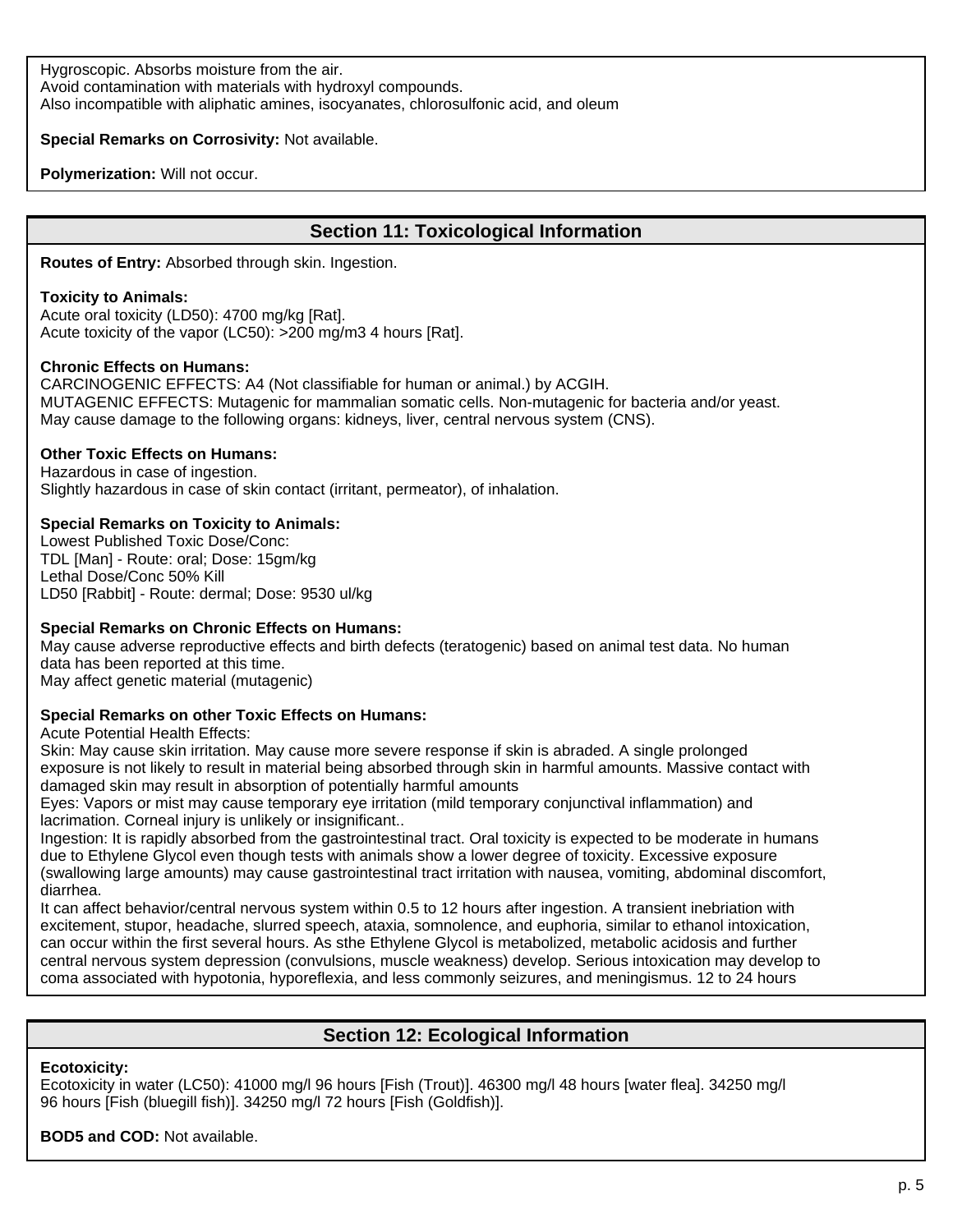## **Products of Biodegradation:**

Possibly hazardous short term degradation products are not likely. However, long term degradation products may arise.

**Toxicity of the Products of Biodegradation:** The products of degradation are less toxic than the product itself.

**Special Remarks on the Products of Biodegradation:** Not available.

# **Section 13: Disposal Considerations**

#### **Waste Disposal:**

Waste must be disposed of in accordance with federal, state and local environmental control regulations.

# **Section 14: Transport Information**

**DOT Classification:** Not a DOT controlled material (United States).

**Identification:** Not applicable.

**Special Provisions for Transport:** Not applicable.

# **Section 15: Other Regulatory Information**

#### **Federal and State Regulations:**

Illinois toxic substances disclosure to employee act: Ethylene glycol Illinois chemical safety act: Ethylene glycol New York release reporting list: Ethylene glycol Rhode Island RTK hazardous substances: Ethylene glycol Pennsylvania RTK: Ethylene glycol Minnesota: Ethylene glycol Massachusetts RTK: Ethylene glycol Massachusetts spill list: Ethylene glycol New Jersey: Ethylene glycol Louisiana spill reporting: Ethylene glycol TSCA 8(b) inventory: Ethylene glycol TSCA 4(a) proposed test rules: Ethylene glycol SARA 313 toxic chemical notification and release reporting: Ethylene glycol CERCLA: Hazardous substances.: Ethylene glycol: 5000 lbs. (2268 kg)

#### **Other Regulations:**

OSHA: Hazardous by definition of Hazard Communication Standard (29 CFR 1910.1200). EINECS: This product is on the European Inventory of Existing Commercial Chemical Substances.

## **Other Classifications:**

**WHMIS (Canada):** CLASS D-2A: Material causing other toxic effects (VERY TOXIC).

**DSCL (EEC):** R22- Harmful if swallowed. S46- If swallowed, seek medical advice immediately and show this container or label.

**HMIS (U.S.A.):**

**Health Hazard:** 1

**Fire Hazard:** 1